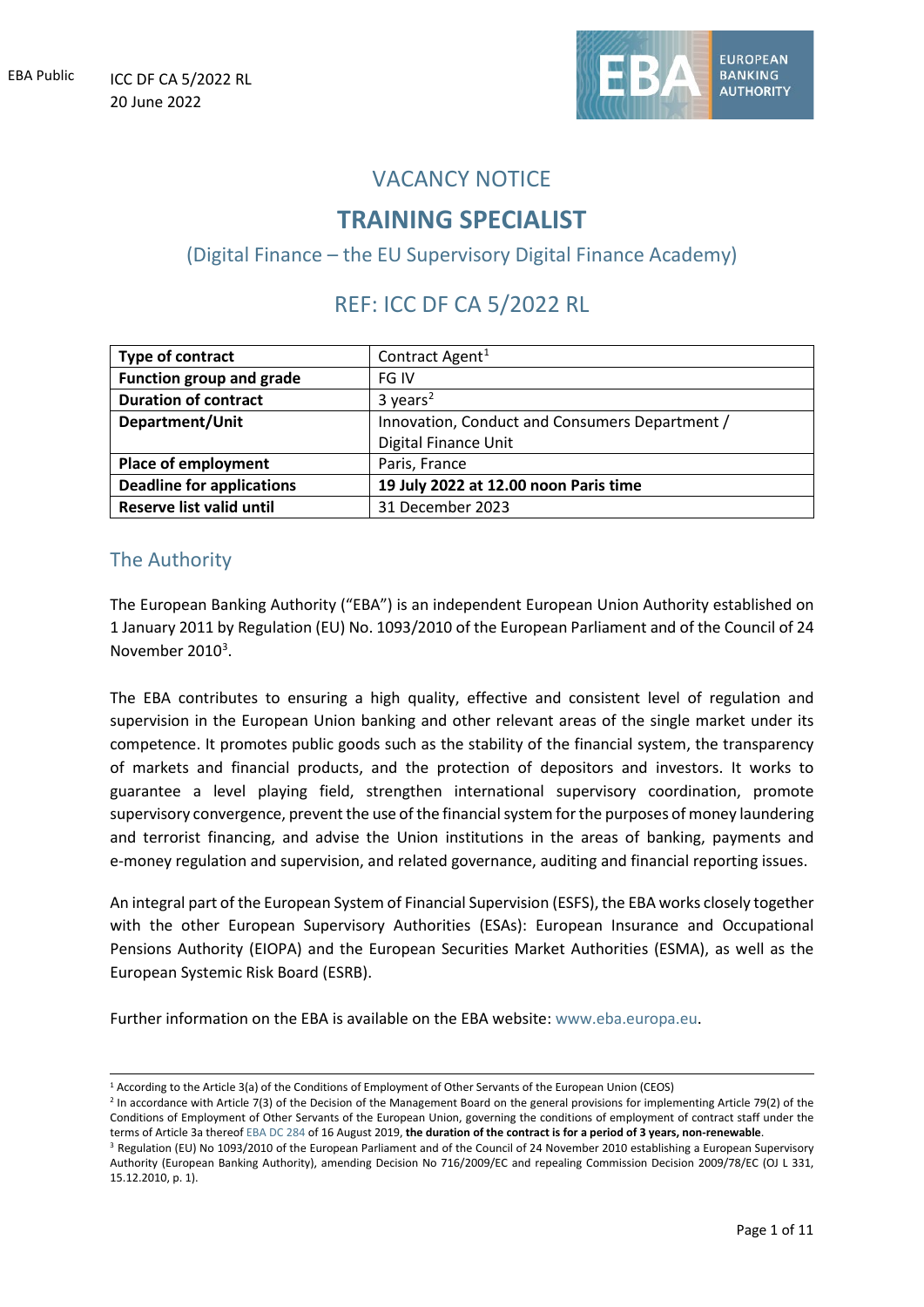

## The EU Supervisory Digital Finance Academy

The European Commission has partnered with the ESAs and a third-party training provider to offer Member States support in building up capacity with respect to the supervision of digital finance, and notably for the establishment and implementation of the Supervisory Digital Finance Academy during its duration.

The aim of the Academy is to strengthen supervisory capacity in the area of innovative digital finance, thus supporting the objectives of the EU Digital Finance Strategy<sup>[4](#page-1-0)</sup>. This initiative will ultimately inform and improve the development of supervisory tools and practices that might be implemented in many Member States, potentially reducing costs and increasing harmonisation of supervisory practices.

The Academy will be established for an initial duration of three years. During this period, the Academy will enable both the dissemination of knowledge on innovative applications of technology to financial activities to supervisors, as well as information gathering and sharing from national competent authorities' practical experience with respect to digital finance issues.

Within the Academy, the first objective will be achieved through the provision of a comprehensive training curriculum on digital finance, including seminars, lessons and self-guided study initiatives, while the second objective will be attained by establishing a series of yearly workshops on practical issues stemming from the regulation and supervision of innovative technologies used by financial entities and related service providers. These inputs will be summarised and analysed in yearly reports which would ultimately feed into the development of supervisory tools and practices, while also contributing to future regulatory developments.

The European Banking Authority is establishing a reserve list for the position of **Training Specialist in the area of Digital Finance – The EU Supervisory Digital Finance Academy** at its offices in Paris, France.

## Job description

## Main purpose

Under the responsibility of the Head of the Digital Finance Unit, the Training Specialist will contribute to the establishment and functioning of the EU Supervisory Digital Finance Academy and play an important role in the EBA's work on technology driven innovation in financial services (including in the areas of operational resilience, crypto assets, artificial intelligence and etc.).

## Main responsibilities:

- Organise a series of engaging and interactive workshops, training activities on digital finance supervisory practices;
- Take note of issues signalled and relevant experience provided by experts over the training cycles and especially during the workshop sessions;

<span id="page-1-0"></span><sup>&</sup>lt;sup>4</sup>["Digital finance package"](https://ec.europa.eu/info/publications/200924-digital-finance-proposals_en) adopted by the Commission on 24 September 2020.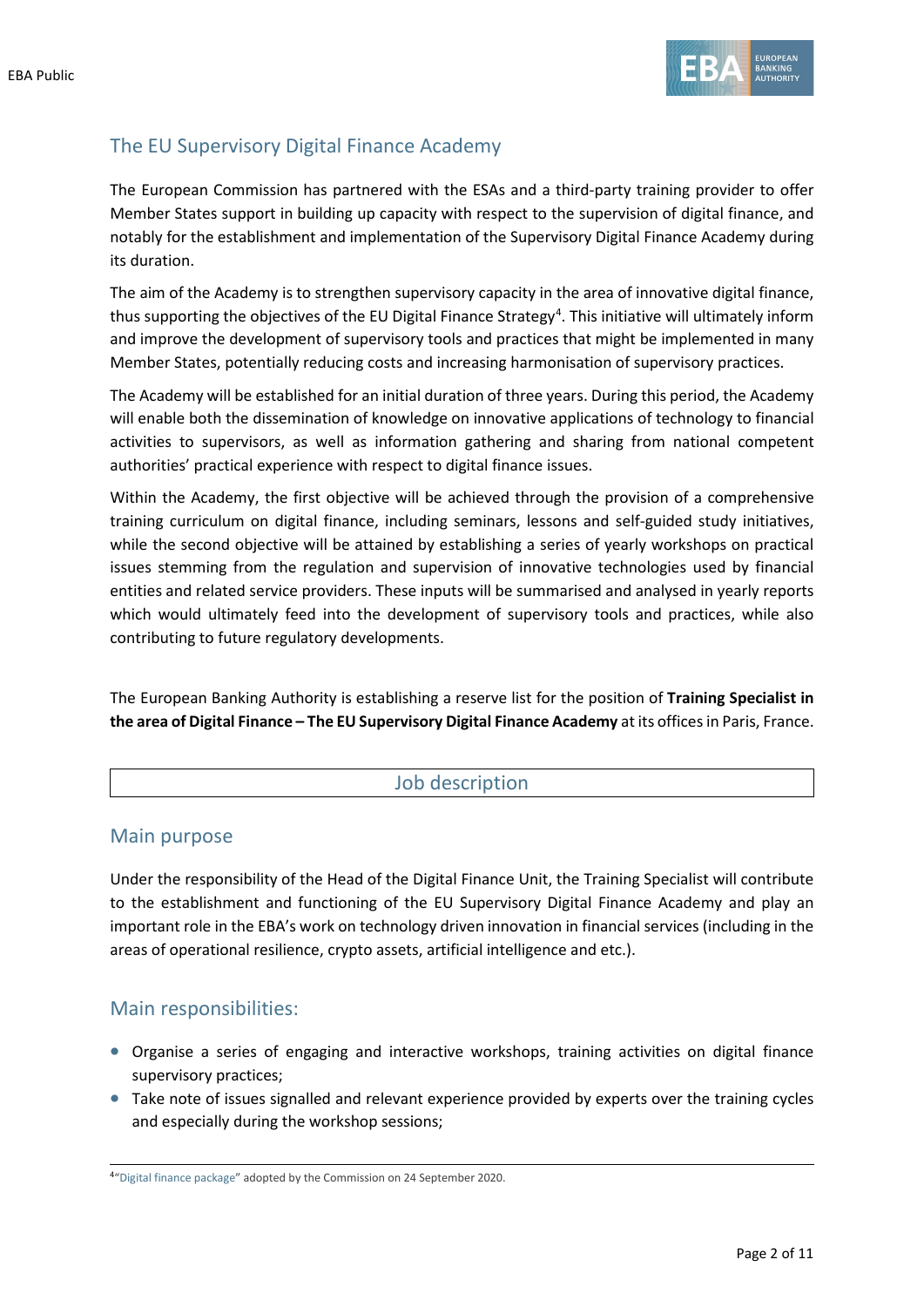

- Ensure a proper internal governance for the internal management of the project.
- Provide technical and administrative support for the online training platform (e.g. day-by-day maintenance, on-boarding of training participants, helpdesk function, activity reports, etc);
- Assist to Policy expert on review training materials (including slide decks, scripts, case studies and any other study support tools/products), propose measures to improve the content and structure of the training activities, revise reports provided by training provider;
- Assist to Policy expert on drafting the reports on the functioning the EU Supervisory Digital Finance Academy (e.g. steps taken to develop, tailor and update the training curriculum, overview of training activities, feedback received from training participants, functioning of the training platform, etc.);
- Collaborate with stakeholders (European Commission, ESMA, EIOPA, third-party training provider, and other stakeholders) on the progress towards meeting the objectives and deliverables of the project;
- Organise internal project meetings;
- Assist to Policy expert and Head of Digital finance unit on the EBA's work on monitoring technology driven financial innovation (digital finance) and identify areas where a regulatory and supervisory response might be needed following priorities from the Digital Finance Strategy of the European Commission (e.g. in areas related to digital operational resilience, crypto-assets, artificial intelligence, etc).
- Contribute and provide support to internal EBA committees and subgroups and their chairpersons;
- To the extent necessary, externally represent the EBA at a technical level in her/his area of expertise;
- Support and contribute to the other activities of the Digital Finance Unit.

### Requirements

## 1. Eligibility Criteria

To be considered eligible, candidates must satisfy all the criteria listed below, by the deadline for submitting applications.

### 1.1 General

- Be a national of one of the Member State of the European Union, or a national of the European Economic Area (Iceland, Liechtenstein, Norway); [5](#page-2-0)
- $\bullet$  Be entitled to his/her full rights as a citizen;<sup>[6](#page-2-1)</sup>
- Have fulfilled any obligations imposed by the applicable laws on military service;

<span id="page-2-1"></span><span id="page-2-0"></span><sup>5</sup> Due to the withdrawal of the United Kingdom from the European Union on the 31/01/2020, candidates with UK nationality who do not hold the nationality of a Member State of the European Union or of the European Economic Area, are not eligible for calls for applications at the EBA due to the fact that they do not fulfil the requirements of Article 12 (2)(a) of the Conditions of Employment of Other Servants <sup>6</sup> Prior to the appointment, the successful candidate will be asked to provide an official document showing the absence of any criminal record.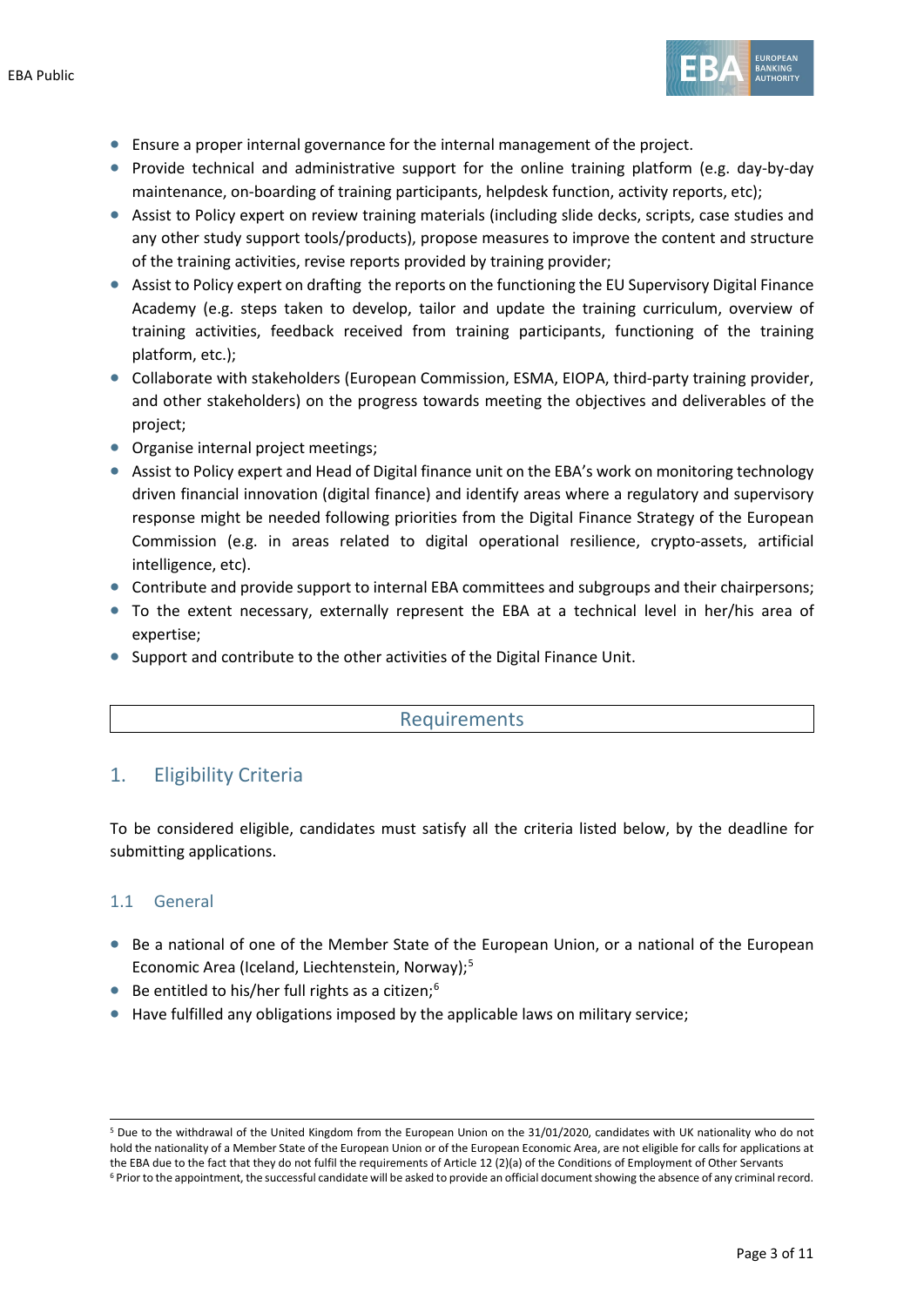

- Have a thorough knowledge<sup>[7](#page-3-0)</sup> of English<sup>[8](#page-3-1)</sup> and a satisfactory knowledge<sup>[9](#page-3-2)</sup> of another official language<sup>[10](#page-3-3)</sup> of the European Union;<sup>11</sup>
- Have the appropriate character references as to his/her suitability for the performance of his/her duties;
- $\bullet$  Be physically fit to perform the duties linked to the post.<sup>[12](#page-3-5)</sup>

#### 1.2 Specific

#### 1.2.1 Qualifications $^{13}$  $^{13}$  $^{13}$

To be eligible, a candidate must have a level of education, which corresponds to completed university studies of at least three years attested by a diploma.

**Candidates must indicate in their applications the official duration of studies and the graduation dates for all the diplomas they have obtained.**

### 2. Selection criteria

Applications will be assessed based on the Eligibility and Essential Selection Criteria specified in sections 1 and 2 of this vacancy notice. **Candidates are required to clearly indicate in their CVs how they acquired the knowledge and experience allowing them to meet the selection criteria mentioned below and give specific examples**.

#### 2.1 Essential selection criteria

In addition to the eligibility criteria above, the following essential selection criteria will be used. **Please note that all essential criteria are mandatory, meaning that no application will be assessed further if a candidate obtains a zero score in any of them:** 

- At least two years of relevant fulltime professional experience in designing and/or organising training activities for relevant public authorities (financial supervisory authorities, central banks, and/or finance ministries, or similar) and/or in the area of policy development on digital finance, after completing the education as mentioned in section 1.2.1 of the vacancy notice – please give specific examples in your application;
- Experience in providing information and giving presentations to management on technical subjects – please give specific examples in your application;
- Proven experience in drafting reports please give specific examples in your application.

<span id="page-3-1"></span><sup>8</sup> English is the working language of the EBA[. Decision EBA DC 003 of the Management Board on Internal Language Arrangements](https://www.eba.europa.eu/sites/default/documents/files/documents/10180/16082/a4e572a4-f91c-46ce-8814-c2f2c3396922/EBA-DC-003--_Language-Arrangements_---FINAL.pdf)

<span id="page-3-0"></span><sup>7</sup> The knowledge is required at least at C1 level. The assessment at C1 level is done in accordance with the Common European Framework of [Reference for Languages \(CEFR\)](https://europa.eu/europass/en/common-european-framework-reference)

<span id="page-3-2"></span><sup>9</sup> The knowledge is required at least at B2 level. The assessment at B2 level is done in accordance with the Common European Framework of [Reference for Languages \(CEFR\)](https://europa.eu/europass/en/common-european-framework-reference)

<span id="page-3-3"></span><sup>10</sup> The official languages of the European Union: Bulgarian, Croatian, Czech, Danish, Dutch, English, Estonian, Finnish, French, German, Greek, Hungarian, Irish, Italian, Latvian, Lithuanian, Maltese, Polish, Portuguese, Romanian, Slovak, Slovenian, Spanish, and Swedish.

<span id="page-3-4"></span><sup>&</sup>lt;sup>11</sup> Native English speakers will be tested to prove their second language skills, in accordance with section 1.1 of the vacancy notice.

<span id="page-3-6"></span><span id="page-3-5"></span> $12$  Before the appointment, the successful candidate will be examined by one of the European Union medical centres in order to confirm that the candidate fulfils the requirements of Article 12(2)(d) of the Conditions of Employment of Other Servants of the European Union (CEOS).<br><sup>13</sup> Only qualifications awarded by EU Member State authorities or European Economi equivalent by the relevant authorities will be taken into consideration. If the main studies took place outside the European Union, the candidate's qualification must have been recognised by a body delegated officially for the purpose by one of the European Union Members States (such as a national Ministry of Education) and a document attesting so must be submitted with the application by the closing date.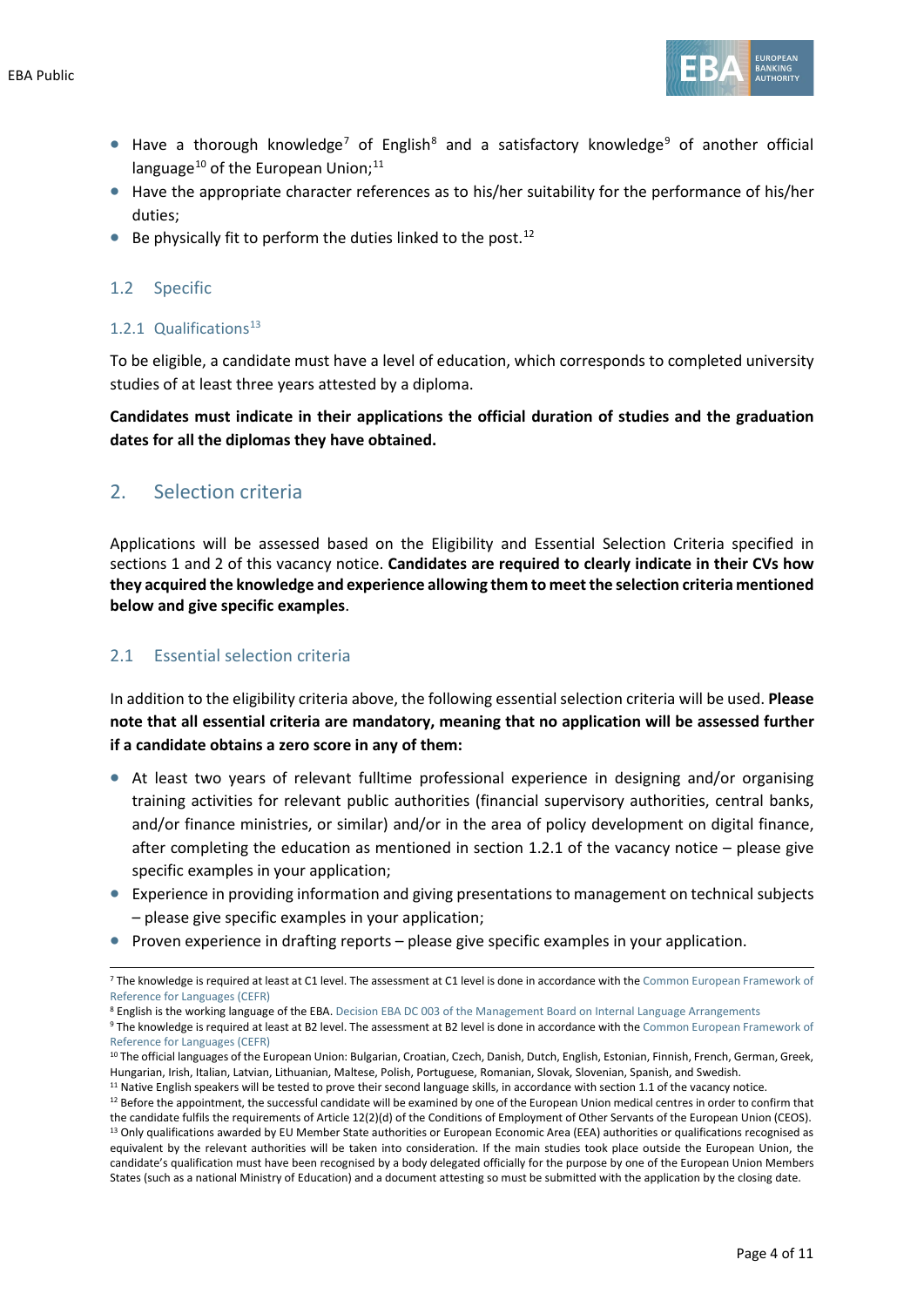

#### 2.2 Advantageous criteria

Candidates who meet all of the essential selection criteria will be scored against the following advantageous criteria:

- Experience and knowledge of the application of innovative technologies in the EU financial sector (e.g. artificial intelligence/machine learning, advanced analytics, blockchain, cloud computing, SupTech, RegTech), gained through studies or professional experience – please give specific examples in your application.
- Knowledge of supervisory processes and different supervisory tools and methodologies; digital finance; or regulatory framework relevant for digital finance – please give specific examples in your application;
- Proven experience in management of EU funded projects please give specific examples in your application.

#### 2.3 Supplementary criteria

In addition to the above, candidates are expected to fulfil the following competencies which may be assessed during interviews:

- Ability to manage own workload and work without close supervision;
- Have a highly developed sense of responsibility and attention to detail;
- Be able to work and deliver to tight deadlines;
- Have very good communication skills;
- Have good project management skills;
- Be a good team player with strong inter-personal skills.

## 3. Equal opportunities

As a European Union Authority, the EBA is committed to providing equal opportunities to all its employees and applicants for employment. As an employer, the EBA is committed to ensuring gender equality and to preventing discrimination on any grounds. It actively welcomes applications from all qualified candidates from diverse backgrounds, across all abilities, without any distinction on any ground such as sex, race, colour, ethnic or social origin, genetic features, language, religion or belief, political or any other opinion, membership of a national minority, property, birth, disability, age, marital status or other family situation or sexual orientation, and from the broadest possible geographical basis amongst the EU Member States.

In particular, the EBA encourages the applications of women for the positions where they are currently under-represented.

### 4. Selection procedure

#### 4.1 Selection committee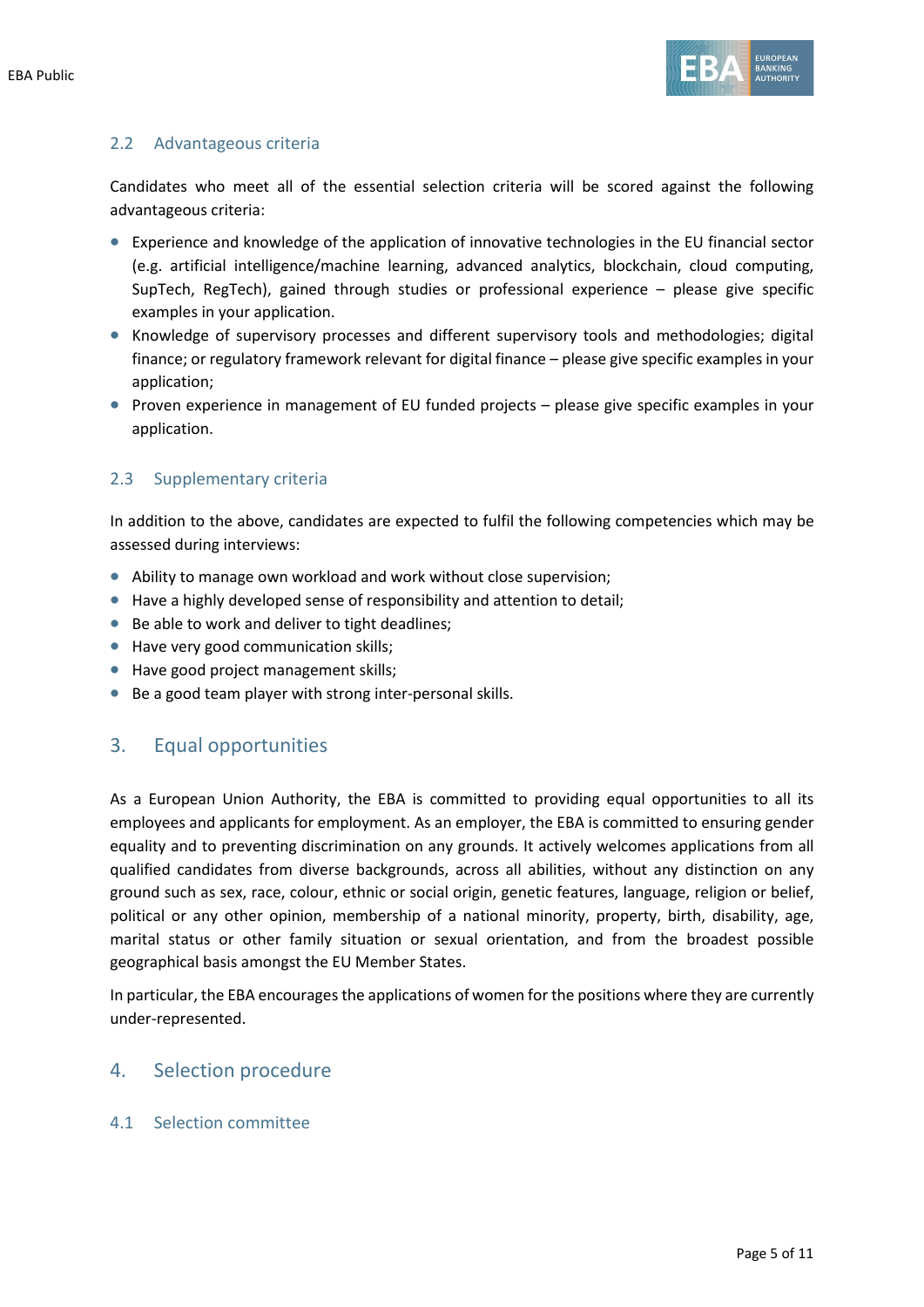

A selection committee will be established for each vacancy notice whose members are of the same or higher grade than the advertised position. All candidates shall be informed of the composition of the pre-selection panel in the acknowledgement of receipt for their application.

#### 4.2 Shortlisting

The selection committee will analyse application documents (curriculum vitae, motivation letter, and eligibility criteria grid) of applicants with reference to the eligibility and selection criteria and will establish a shortlist. **Candidates who do not meet all of the eligibility criteria will be excluded from the selection procedure. Eligible candidates will then be scored on the essential criteria. Those who meet all of the essential selection criteria will be scored against the advantageous criteria. Those candidates who do not meet all of the essential selection criteria will not be assessed further.**

The selection committee will invite to the interview and written test phase the candidates (maximum of 8) [14](#page-5-0) who best correspond to the profile sought and on condition that they have achieved a score of at least 75% during the evaluation of applications.

#### 4.3 Assessments

Interviews and written tests may possibly be held remotely.

The written test will be designed to test the ability to communicate in written English, knowledge and competencies related to the job and drafting skills. Total mark for written test: 10 points. The minimum score to pass: 6 points.

The interview will be held in English and aim to assess the motivation and the professional knowledge of the candidates as well as their suitability to perform the duties mentioned under main responsibilities. The total mark for the interview: 10 points. The minimum score to pass: 6 points.

#### 4.4 Reserve list

Successful candidates with a total score equal to and above 12 points will be placed on the reserve list, which will be valid until **31 December 2023**. It may be renewed. Inclusion on the reserve list does not guarantee recruitment. The successful candidate will be selected from the established reserve list which may also be used for the recruitment of a similar post depending on the needs of the EBA. When a vacancy becomes available, candidates on the reserve list may be contacted for additional interviews.

In accordance with Articles 11 and 11a of the Staff Regulations (SR) and Articles 11 and 81 of the Conditions of Employment of Other Servants of the European Union (CEOS) **the successful candidate will be required to make a declaration of the conflict of interest before recruitment**. The EBA's Executive Director will examine whether the successful candidate has any personal interest which may impair his/her independence or any other conflict of interest in relation to the position offered and will adopt appropriate measures. To that end, the successful candidate, using a specific form shall inform the Executive Director of any actual or potential conflict of interest.

<span id="page-5-0"></span><sup>&</sup>lt;sup>14</sup> In the case of equal performance, the number of candidates to be invited will be adjusted accordingly.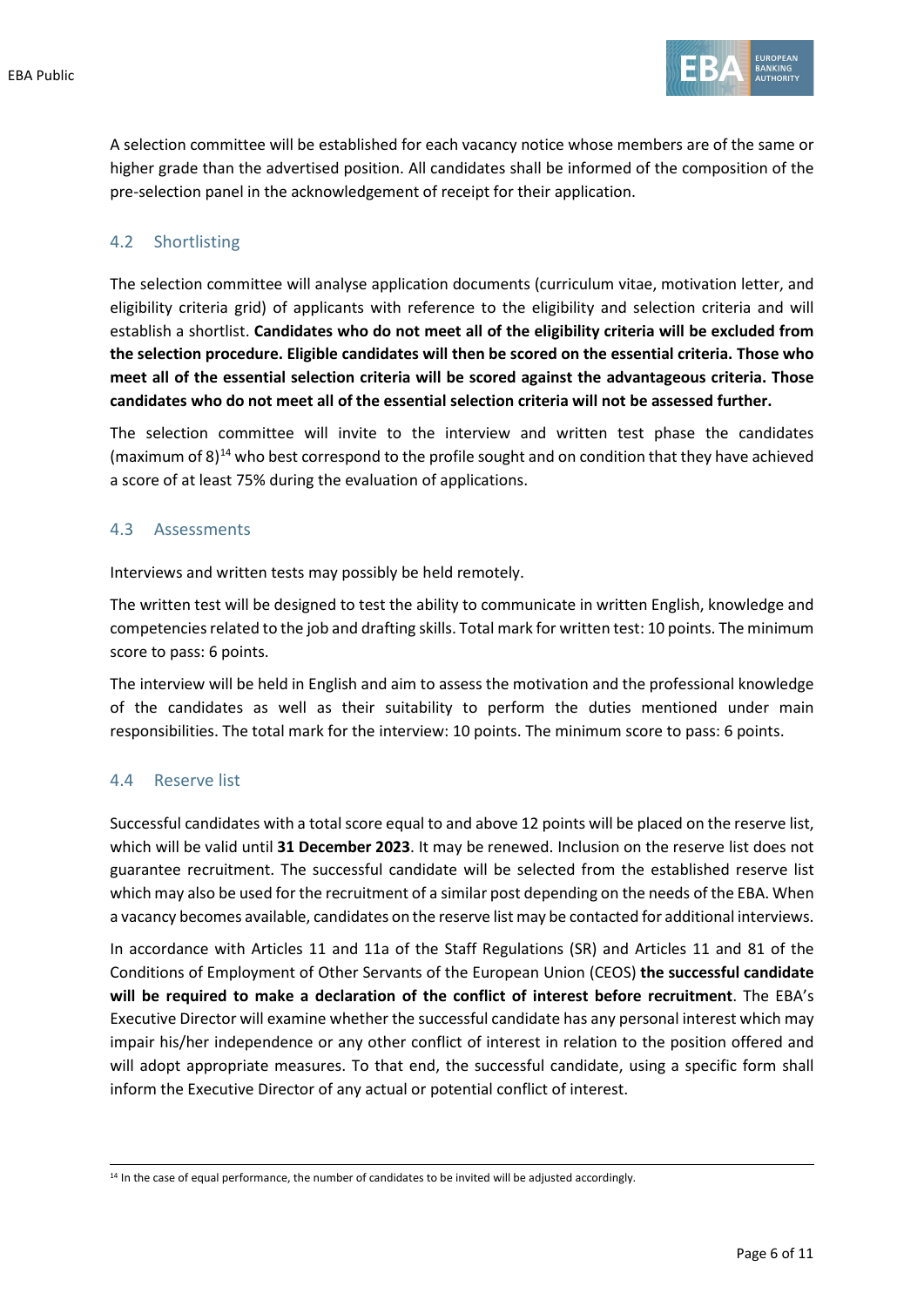

Please note that the selection committee's work and deliberations are strictly confidential and that any contact with its members is strictly forbidden. Any contact made by the candidates or third parties in order to influence the members of the selection committee in relation to the selection constitutes grounds for disqualification from the selection procedure.

## 5. Appointment and conditions of employment

#### 5.1 Contract type, duration and starting date:

The successful candidate will be offered a contract agent<sup>[15](#page-6-0)</sup> fixed-term contract of three years with a probation period of nine months. The contract is not renewable

The estimated starting date is **1 October 2022.**

#### 5.2 Function group and grade:

The successful candidates shall be recruited as a contract agent in function group IV. The estimated monthly basic salary is from € 3,623.54.

Example: A contract agent with professional experience of less than 5 years (recruited in function group IV, grade 13, step 1), marital status - single, entitled to expatriation allowance earns an estimated monthly net salary of € 4,229.58.

The details of the whole remuneration package are provided in Articles 62 – 70 and Annex VII to the Staff Regulations. For more information, please refer to Careers page of the EBA: <http://www.eba.europa.eu/about-us/careers>

#### 5.3 Summary of the conditions of employment

- Salaries are exempted from national tax; instead, a Union tax at source is paid;
- The correction coefficient applicable to the remuneration of officials and other servants under Article 64 of the Staff Regulations for France shall apply;
- Depending on the individual family situation and the place of origin, staff members may be entitled to the following: expatriation allowance, household allowance, dependent child allowance, education allowance, installation allowance and reimbursement of removal costs, initial temporary daily subsistence allowance, and other benefits;
- Leave entitlements: annual leave two days per calendar month plus additional days for age, grade, and 2.5 days of supplementary home leave granted to staff entitled to the expatriation allowance or foreign residence allowance; maternity leave; parental and family leave;
- Working arrangements: flexible working hours, teleworking arrangements, part-time working arrangements;
- EU Pension Scheme (after 10 years of service);
- EU Joint Sickness and Insurance Scheme, accident and occupational disease insurance coverage, unemployment and invalidity allowance;

<span id="page-6-0"></span><sup>15</sup> See footnote 1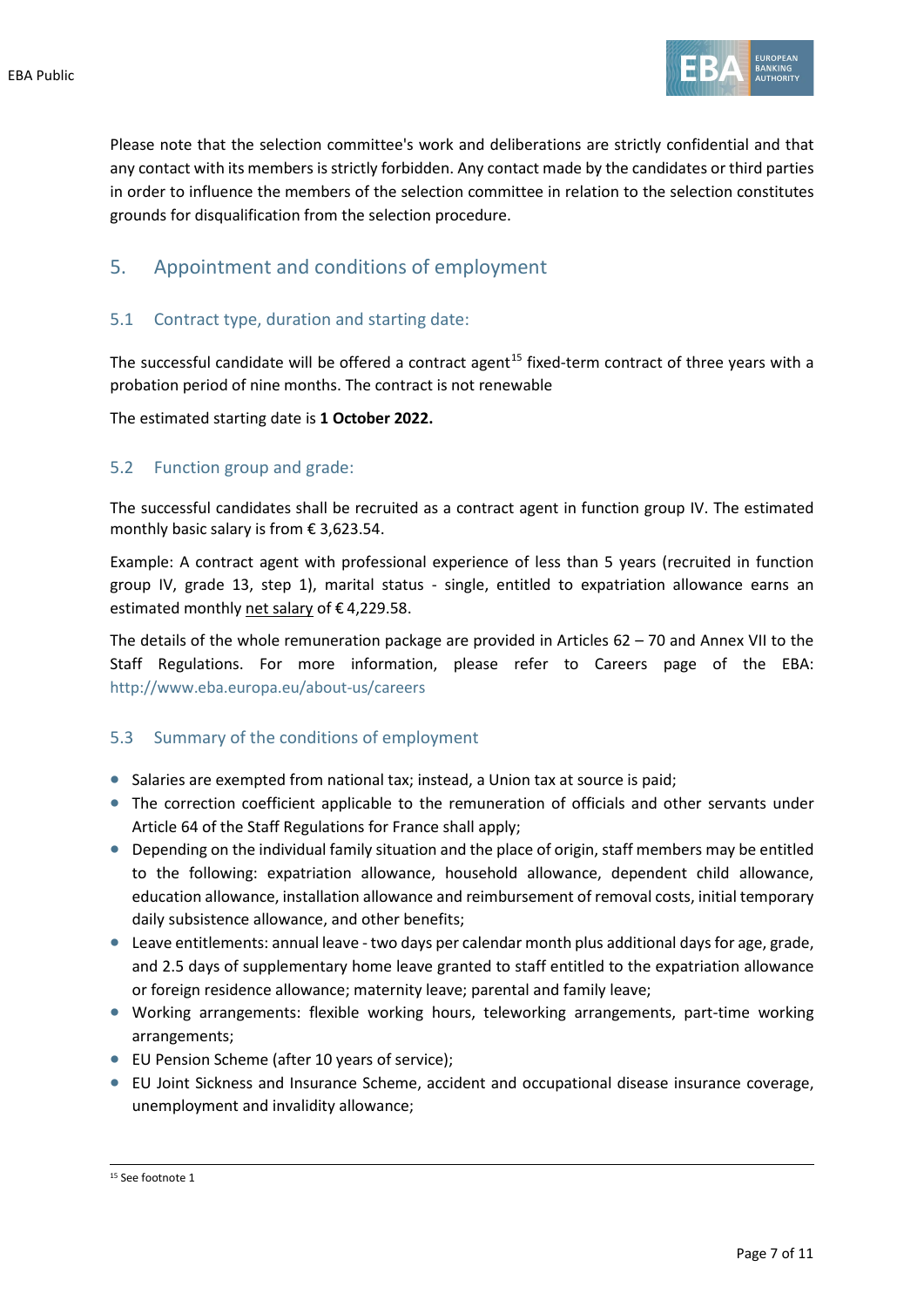

- Free Access to an Accredited European School offering European education for children (please check the conditions on the school's website: [http://www.ee-parisladefense.ac-versailles.fr/en/\)](http://www.ee-parisladefense.ac-versailles.fr/en/);
- Travel insurance when travelling on missions.

#### 5.4 Place of employment

The offices of the European Banking Authority are be located on Floors 24 to 27, Europlaza, 20 Avenue André Prothin, La Défense 4 – 92400 Courbevoie, France.

#### 5.5 Ethics obligations

Independence and high standards of professional conduct are crucial for ensuring high standards and excellence for the work of the EBA. The Agency also strives to ensure that its staff do not have any interests that could affect their impartiality.

The successful candidate will be required to make a declaration of commitment to act independently in the public interest and to make an annual declaration with respect to any interests which might be considered prejudicial to his/her independence. In addition, the successful candidate will be bound to professional secrecy and to confidentiality requirements while working at the EBA and after having left; he/she will have to confirm their compliance with these requirements on a specific declaration of intention.

Before recruiting a member of staff, the EBA's Executive Director will examine whether the candidate has any personal interest which may impair his/her independence or any other conflict of interest. To that end, the applicant, using a specific form, shall inform the Executive Director of any actual or potential conflict of interest.

Former staff members will be bound to seek clearance from the EBA before engaging in another activity for two years after leaving the Agency. If that activity is related to the work carried out during the last three years of service at the EBA, and it could lead to a conflict with the legitimate interests of the EBA, the Agency can give its approval subject to any conditions it sees fit or forbid the activity.

For more information on ethics obligations, please refer to the following documents:

- Decision of the Management Board EBA DC 006 of 12 January 2011 on EBA Code of Good Administrative Behaviour;[16](#page-7-0)
- Decision of the Executive Director EBA DC 104rev1 of 10 May 2017 on the EBA's Policy on Independence and Decision Making Processes for avoiding Conflicts of Interest (Conflict of Interest Policy) for Staff and other Contractual Parties;<sup>[17](#page-7-1)</sup>
- Commission Decision C(2018) 4048 final of 29 June 2018 on outside activities and assignments and on occupational activities after leaving the Service; $^{18}$  $^{18}$  $^{18}$
- Decision of the Executive Director EBA DC 271 of 26 April 2019 on the Ethics Guidelines for EBA staff.<sup>19</sup>

<span id="page-7-0"></span><sup>16</sup> [EBA Code of Good Administrative Behaviour \(EBA DC 006\)](https://eba.europa.eu/sites/default/documents/files/documents/10180/16082/435054e4-0d54-42cf-ad98-57f87bfb2426/EBA-DC-006-_Code-of-Administrative-Behaviour_---FINAL.pdf)

<span id="page-7-1"></span><sup>17</sup> [EBA Conflict of Interest Policy \(EBA DC 104 rev1\)](https://eba.europa.eu/sites/default/documents/files/document_library/EBA%20DC%20104rev1%20%28CoI%20Policy%20for%20Staff%20and%20Other%20Contractual%20Parties%29_final_0.pdf)

<span id="page-7-2"></span><sup>&</sup>lt;sup>18</sup> [Outside activities and Occupational activities after leaving the Service](https://eba.europa.eu/sites/default/documents/files/document_library/897086/decision_n182_commission_decision_on_outside_activities_en.pdf)

<span id="page-7-3"></span><sup>19</sup> [EBA Ethics Guideline for EBA staff \(EBA DC 271\)](https://eba.europa.eu/sites/default/documents/files/document_library/EBA%20DC%20271%20%28Decision%20on%20the%20Revised%20Ethics%20Guidelines%20for%20Staff%29.pdf)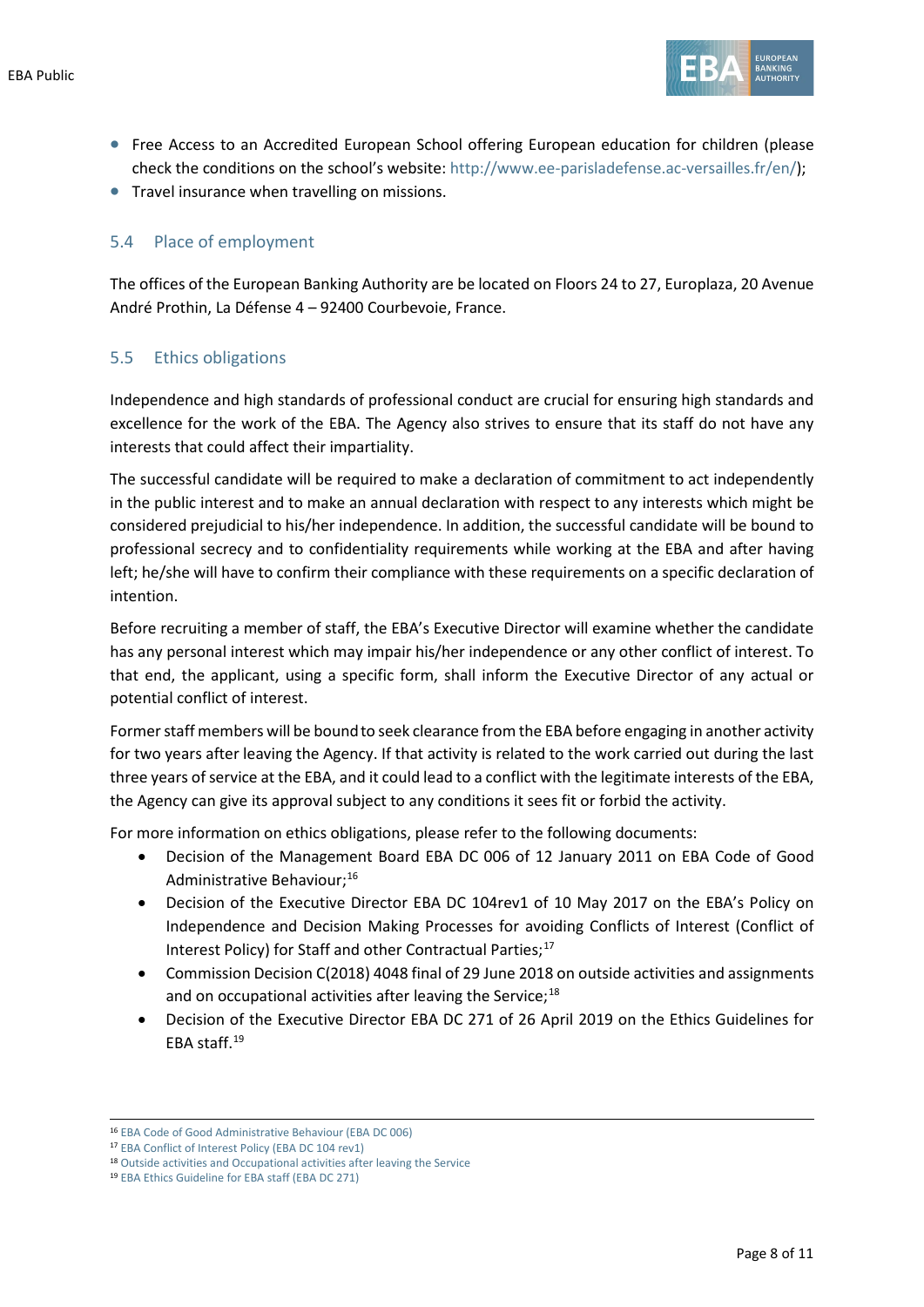

## 6. Submission of Applications

Applications including **a curriculum vitae in the Europass format[20](#page-8-0), a motivation letter, and the completed eligibility criteria grid,** should be submitted in English **in pdf format** to the following address: [eba-sdfa-ca-selection@eba.europa.eu](mailto:eba-sdfa-ca-selection@eba.europa.eu) **by 19 July 2022 at 12.00 noon Paris time.**

**Please indicate the reference number of this selection, your name and surname in the subject of your email.**

The EBA will disregard any application received after deadline. Applicants are strongly advised not to wait until the last day to submit their applications, since heavy internet traffic or fault with the internet connection could lead to difficulties in submission. The EBA cannot be held responsible for any delay due to such difficulties.

**Only complete applications will be accepted and considered.** In order for the application to be considered complete candidates must send all documents: curriculum vitae in the Europass format, motivation letter, completed eligibility criteria grid and copy of the document formally recognising your qualification within the EU, if applicable, (see footnote 13) before the deadline.

Candidates should assess and check before submitting their application whether they fulfil all the requirements as specified in the vacancy notice, particularly in terms of qualifications and relevant professional experience.

**Professional experience indicated on the curriculum vitae is only counted from the time the candidate obtained the certificate or diploma required for the position and if it is on a paid basis** (including study grants or internship grants). **PhDs may be counted as professional experience if the candidate received a study grant or salary during the period of the PhD studies, – please indicate clearly on your CV if this is the case.** The maximum duration counted for a PhD is three years provided that the PhD has been successfully concluded by the closing date for applications of the selection procedure.

**Exact start and end dates of all professional experience (in the format of "dd/mm/yyyy") and whether full time or part time work must be clearly indicated on the curriculum vitae.** Freelance or self-employed candidates must provide either a copy of the entry in the relevant trade register, or any official document (for example a tax return document) showing clearly the length of the relevant professional experience. Details of any professional experience, training, research or studies must be given on the application form. Candidates must be able to provide supporting documents clearly showing duration and nature of experience upon request.

The address indicated on the curriculum vitae will be used as the location from which the candidates invited to interviews travel.

At this stage, please do not send supporting documents (copies of ID cards, passports, diplomas, etc.) unless it is to demonstrate the recognition of your qualification within the EU, if applicable, (see footnote 13).

<span id="page-8-0"></span><sup>20</sup> [eba.europa.eu/about-us/careers/practical-information](https://www.eba.europa.eu/about-us/careers/practical-information)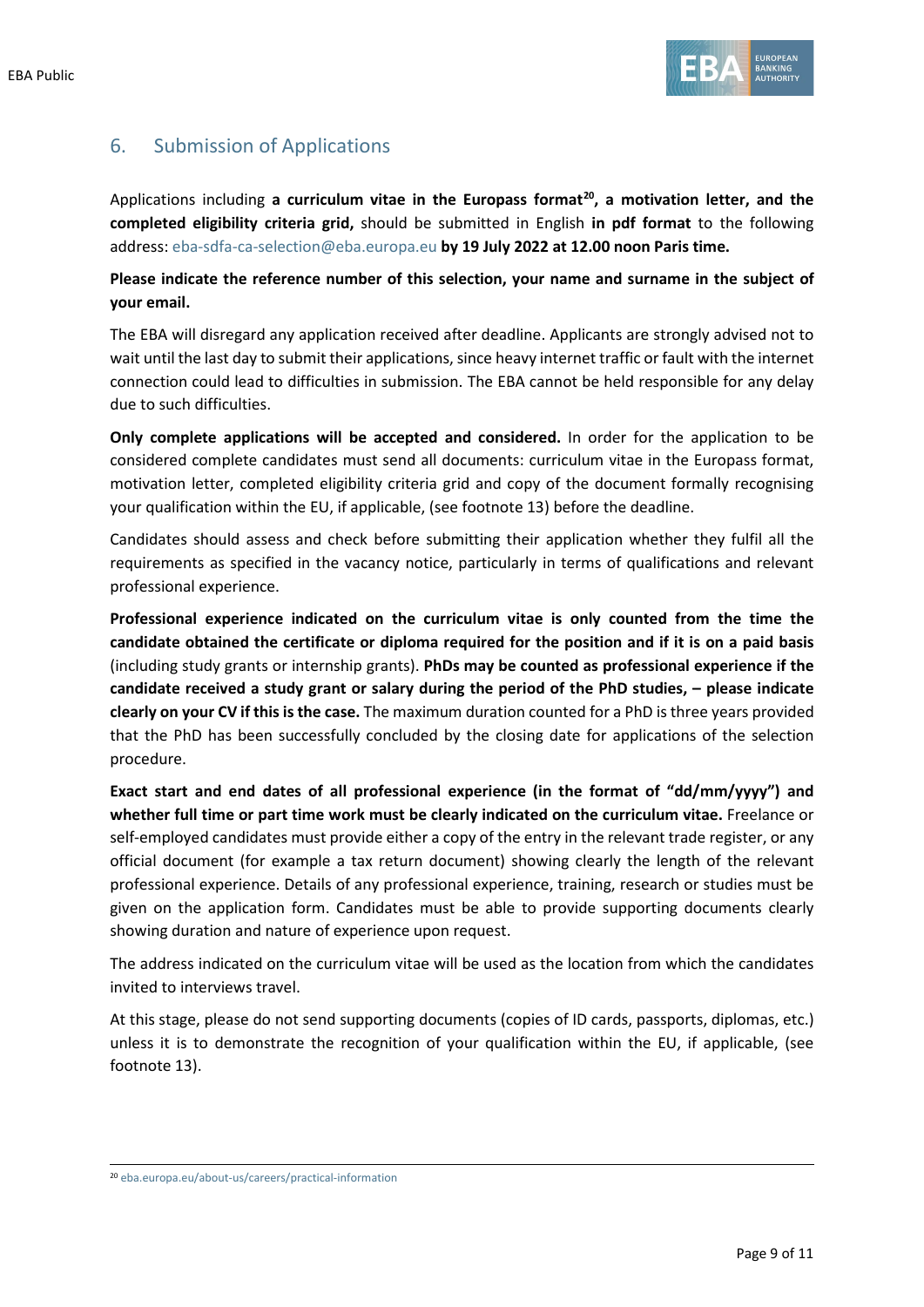

## 7. Data protection

EBA will ensure that candidates' personal data are processed as required by Regulation (EU)  $2018/1725<sup>21</sup>$  $2018/1725<sup>21</sup>$  $2018/1725<sup>21</sup>$  and the data protection rules of the EBA. For more information on how the EBA processes your personal information or how to exercise your rights as a data subject, please consult our [Data](https://www.eba.europa.eu/sites/default/documents/files/document_library/1001127/Data%20protection%20notice%20for%20Recruitment%20of%20TAs%20CAs%20SNEs.pdf)  [Protection Notice.](https://www.eba.europa.eu/sites/default/documents/files/document_library/1001127/Data%20protection%20notice%20for%20Recruitment%20of%20TAs%20CAs%20SNEs.pdf)

## 8. Appeal Procedure

Candidates who consider that their interests have been prejudiced by any decision related to the selection procedure can take the following actions:

### 8.1 Request for review of the decisions taken by the Selection Committee

Within ten calendar days of the date of the letter notifying the candidate of a decision taken by the Selection Committee, he/she may submit a written request for a review of such a decision, setting out the reasons for the request, to the following e-mail address: [EBA-vacancies@eba.europa.eu.](mailto:EBA-vacancies@eba.europa.eu)

#### 8.2 Appeals

a) The candidate may lodge a complaint under Article 90(2) of the Staff Regulations within the time limits provided for, to the following e-mail address: [EBA-vacancies@eba.europa.eu](mailto:EBA-vacancies@eba.europa.eu) or at the following address:

The Executive Director European Banking Authority Selection procedure: **Ref. ICC DF CA 5/2022 RL** DEFENSE 4 – EUROPLAZA 20 Avenue André Prothin CS 30154 92927 Paris La Défense CEDEX France

b) The candidate can submit a judicial appeal to the General Court under Article 270 of the Treaty on the Functioning of the European Union and Article 91 of the Staff Regulations.

For details of how to submit an appeal, please consult the website of the General Court: http://curia.europa.eu/

<span id="page-9-0"></span><sup>&</sup>lt;sup>21</sup> Regulation (EU) 2018/1725 of the European Parliament and of the Council of 23 October 2018 on the protection of natural persons with regard to the processing of personal data by the Union institutions, bodies, offices and agencies and on the free movement of such data, and repealing Regulation (EC) No 45/2001 and Decision No 1247/2002/EC (OJ L 295, 21.11.2018, p. 39)